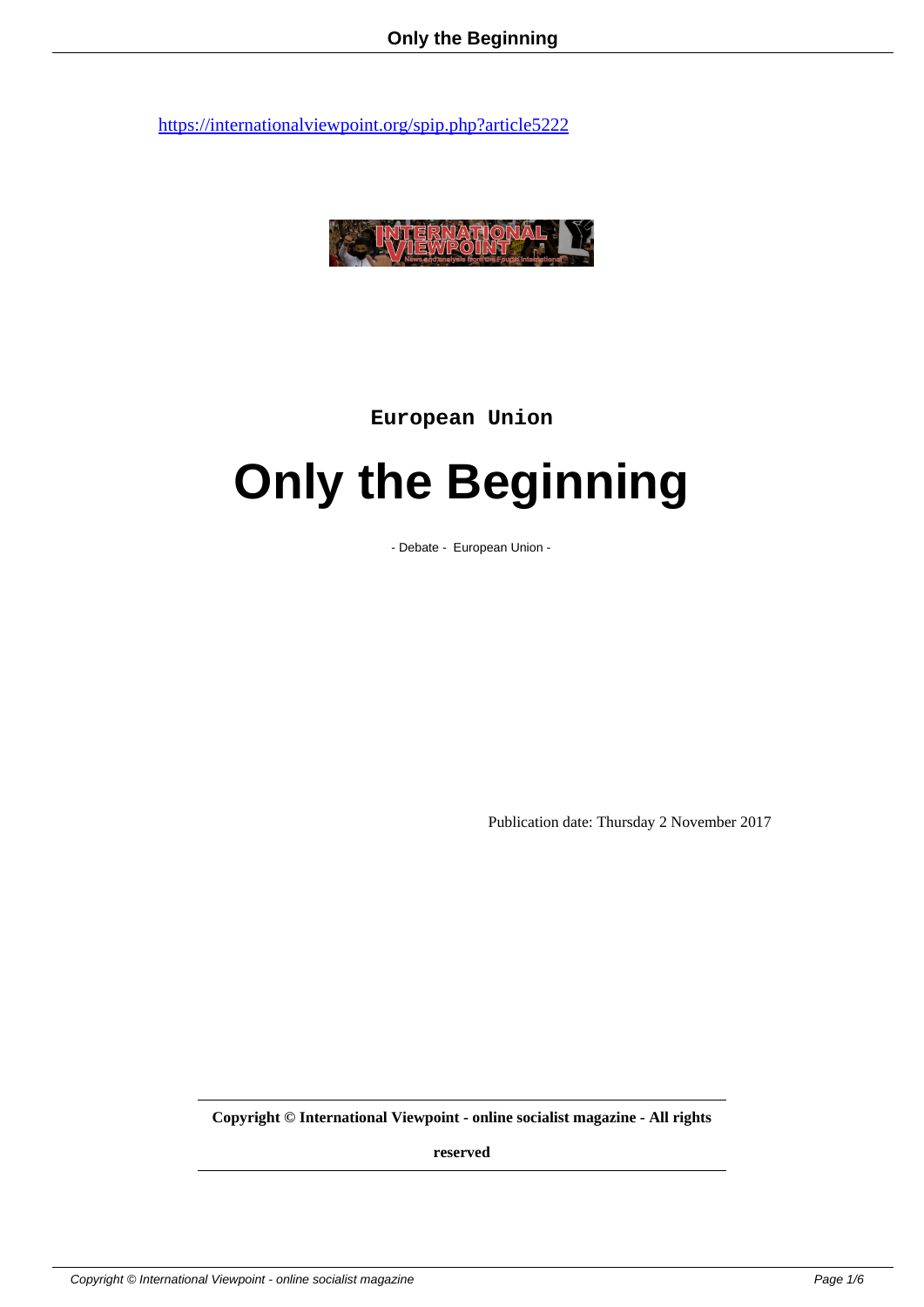**From Syriza's victory to Le Pen's second round showing, Europe has undergone a series of electoral earthquakes in recent years. But in Spain, one of the epicenters of the populist surge, a key point of debate on the Left is now whether "the window of opportunity" for rapid political advance has closed. According to Iñigo Errejón, one of Podemos's leading figures, his party must now adjust itself to the rhythm of a "slower more normalized political cycle" which will be focused much more on institutional politics. [**1] Having failed to secure the *sorpasso* by overtaking the centre-left PSOE, Errejón believes Podemos must now be open to cooperation with them through entering a relationship of "virtuous competition" rather than outright opposition.

Miguel Urbán, leader of Podemos in the European Parliament and a prominent member of its Anticapitalista faction, doesn't agree. He argues that the continent's regime crisis is, in fact, only beginning. Defending the party's left populism, Urbán believes that the European left's route to victory at the polls will not come through moderation but rather through confrontation with the political center.

He discusses this, as well as the push for independence in Catalonia and the re-election of Pedro Sanchez as leader of PSOE, with *Jacobin* contributor Eoghan Gilmartin.

**EG** In a recent speech you discussed why Spain was one of the few countries in Europe that has not seen a surge in support for the far-right. You quoted Marine Le Pen's explanation: "because Podemos exists." How do you view this relation between right and left wing populism?

**MU** Ten years ago a far-right party with parliamentary representation was the exception not the norm in Europe. Clearly we now find ourselves in a different context defined by austerity and the financial crisis, but also by a crisis of Europe's post-war political systems. This is exemplified by the continent's social-democratic parties. In moving to the neoliberal center in recent decades, they have abandoned the social and class interests they were created to represent, leaving large sections of society feeling unrepresented by the political system in the process.

The acceleration of the neoliberal project after 2008 has deepened this crisis such that in the electoral field âEuros" though not the social âEuros" there is now a degree of polarization comparable in intensity to the 1930s. Yet such polarization is much more diverse and contradictory than the classical antagonism between fascism and communism. For example, it can even take the form of a confrontation between the extreme right and the right as it is responding more to the opposition between the inside of the system and an outside. What we have is a popular revolt against the establishment and the wider political regime.

Clearly with the far right you end up with a contradictory form of revolt which combines anger at growing social inequality with identitarian and xenophobic elements. Yet it can occupy this pole of protest across much of Europe in part because austerity has produced an imaginary of scarcity amongst the majority of the population âEuros" a sense that there is not enough for everyone. This lends itself to a terrain of political confrontation not only directed against the political system but which also pits the poor against each other. We have the second-to-last against the last, the native against the immigrant.

By contrast in Spain the polarization of the political field was determined through the cycle of popular mobilizations beginning with 15M then the Mareas [anti-austerity "waves"], PAH [anti-eviction struggle] and later Podemos. This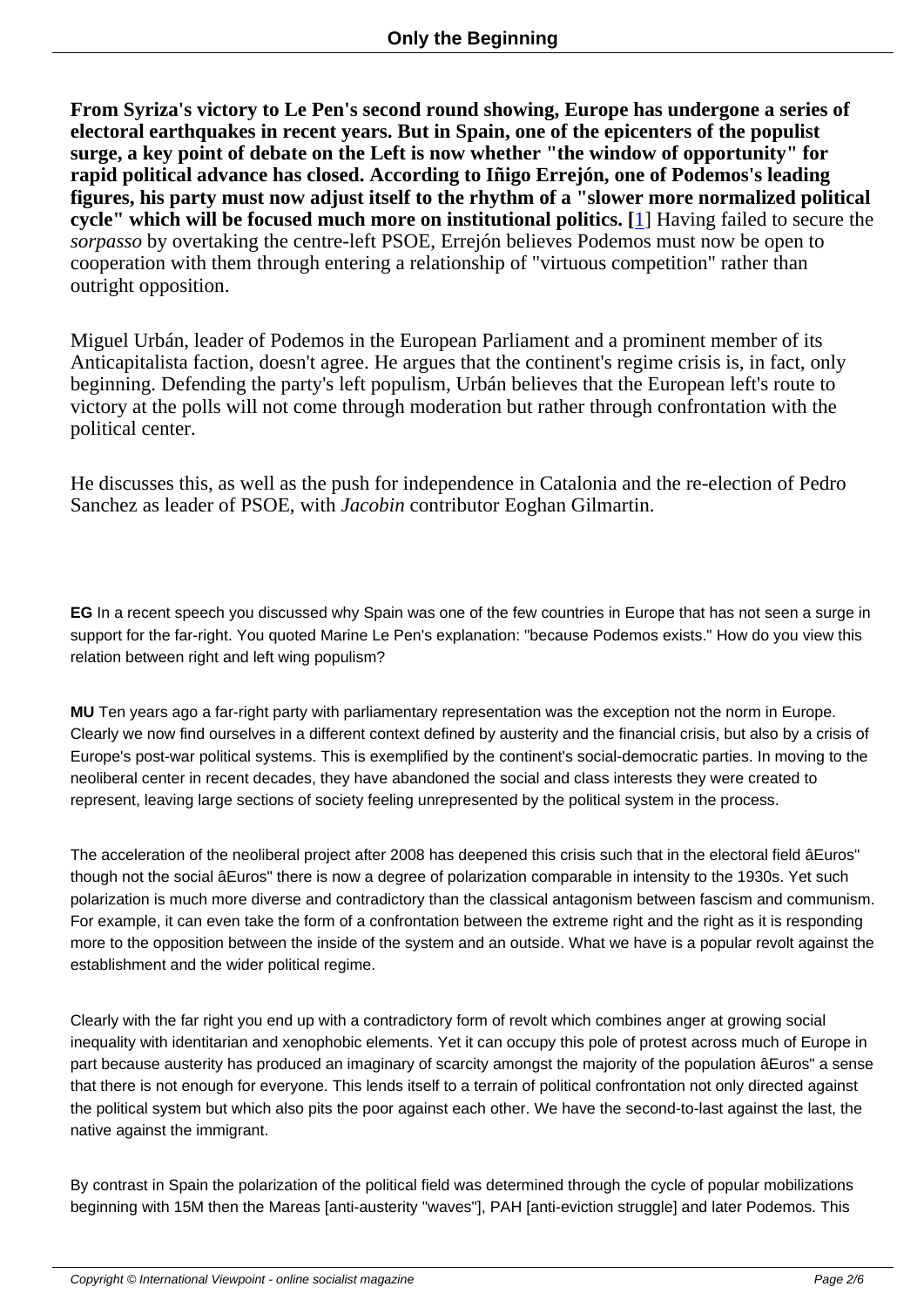imposed a logic of class struggle, which rather than demand the exclusion of particular sectors from existing forms redistribution, sought to criticize the inadequacy of this redistribution itself while, at the same time, pointing towards the elites as the cause. These movements also proposed a collective response to the crisis. You can see this in slogans such as juntos podemos [together we can] and images of neighbors organizing to block evictions.

In Europe populism has traditionally been a reactionary phenomenon. Unlike in Latin America or in the United States with the People's Party in the late 19th century, we have no tradition of progressive populism. This is what we in Podemos have tried to construct as a vaccine against the popular right âEuros" speaking not so much of left against right but of those from below against those from above, of the popular classes against the elites.

**EG** Why do you think such a left populist challenge has failed to emerge in many parts of Europe?

**MU** Partly, as Perry Anderson explained in a recent article, because the extreme right is much more credible in its confrontation with the EU than the Left. Also, the Left is seen in many parts of Europe as part of the establishment. For example why has the Five Star movement had such success in Italy, a country with one of the strongest Communist and left-wing traditions in the world? This must be understood in terms of Rifondazione's decision under Bertinotti to enter a social-liberal government under Prodi in 2006. Without this discrediting of the Left as an alternative, the sense that they are all the same, part of the system, you cannot understand how the Five Star movement could reach 30 percent at the polls within ten years. And it hardly exists as a party. It is held together by a blog and a Facebook page. There is no structure, nor any interest in having a structure.

Clearly their strength is not maintained by either their political achievements nor by any supposed coherence of their platform. Instead it is an expression of the anti-establishment revolt in Italy, which is not decreasing but growing. It is quite possible that in the elections next March, the combined strength of Renzi and Berlusconi will not be sufficient to govern. The window of opportunity for populist forces has not closed but rather, across the West, we are confronted by crises of political regimes that are only just beginning.

In this context the danger for parties such as Podemos or the extreme right is to try to normalize themselves, to appear like just another party. What counts electorally is not moderation but the ability to oppose the center from the outside. A key point of debate is whether such an anti-establishment protest vote can be sufficient enough to win state power. I think so. I think it is still increasing and there are examples such as Trump, Syriza and the near victory of the Freedom Party in Austria which show it is possible.

**EG** Recently, Pedro Sánchez won back the leadership of the Spanish Socialist Party (PSOE) by at least discursively moving to the Left. After the coup against him led by the party's old guard and their corporate allies, he even seemed to take on this role of the outsider in the primaries. How does his victory fit into this picture?

**MU** The so-called "Sánchez effect" has little to do with Sánchez himself, who is primarily interested in his own survival. His win is more indicative of the growing revolt amongst socialist activists against their own party hierarchies. We have the example of Beno®t Hamon in France who won 70 percent of the vote against centrist Manuel Valls with a radical program, and obviously Jeremy Corbyn is another.

I like Ulrich Beck's idea of zombie institutions and this is exactly what social-democratic parties became after abandoning those constituencies they were meant to represent. Their only raison d'etre has been to secure the continuation of the neoliberal regime and they have even been willing to sacrifice themselves as parties so as to save the system. Look at the Hollande presidency or the Dutch and Irish Labour Parties who implemented austerity. Sánchez's win in the primaries is the activists' revolt against this zombification.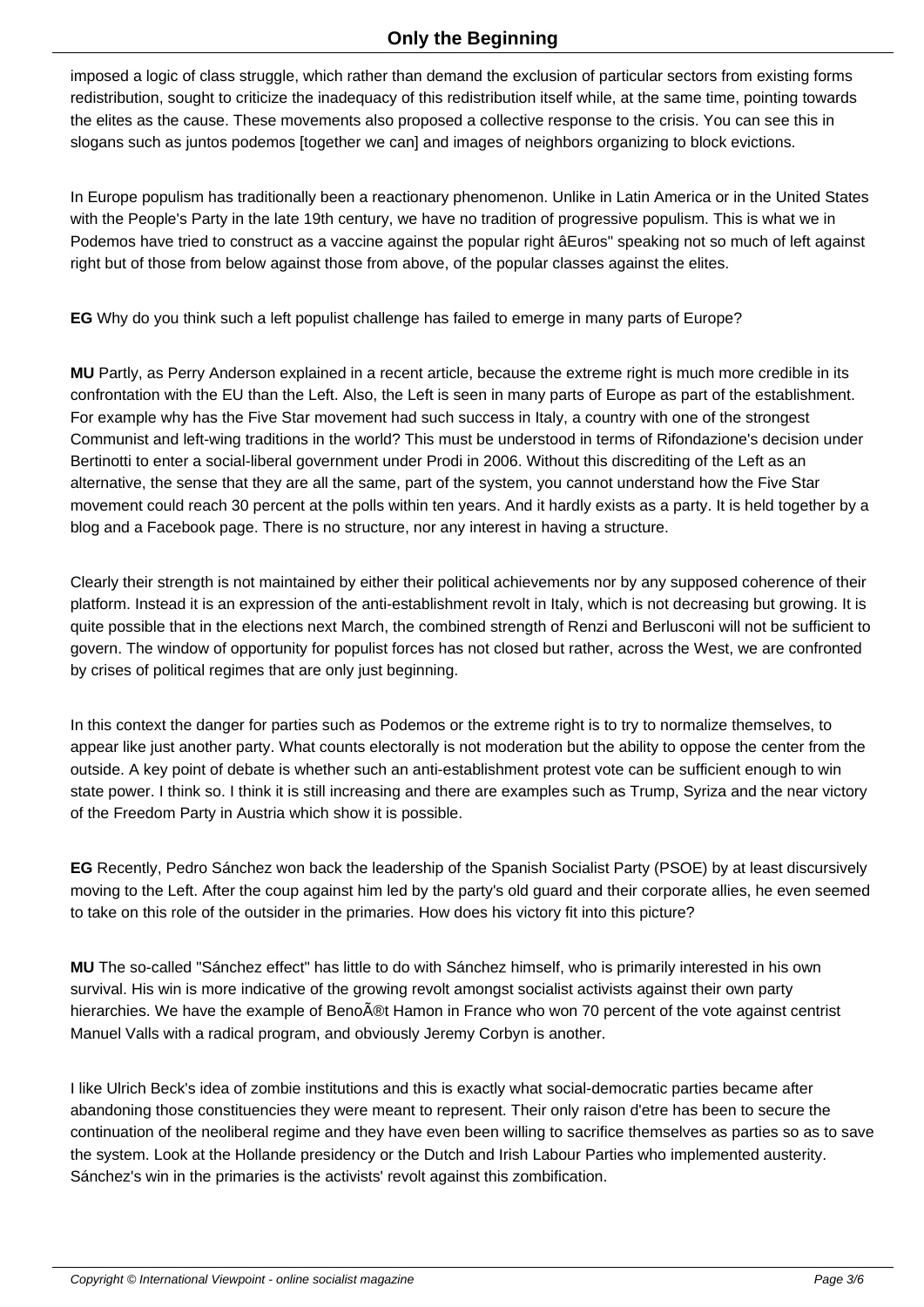But this does not mean Sánchez now controls the party machinery. There are many complicated balances internally as power is also distributed amongst regional barons. [Party right-winger] Susana DÂ-az and her allies still govern in AndalucÃ-a, Castilla La Mancha and Extremadura, and so still control a massive network of patronage. And since Sánchez's re-election we have not seen PSOE turn left. They did abstain both on our motion of no confidence against Rajoy's government and on the vote on CETA which they had previously supported - but these are cosmetic changes.

I'm not necessarily against an agreement but it has to be based on our program and not theirs. Moving closer to PSOE and moderating our discourse so as to reach an agreement would leave us looking like one more party in the game.

**EG** How has Sánchez's victory affected Podemos's outlook? Eight months ago at its congress, the party chose to take a more radical path, turning away from cooperation with PSOE towards a position centered on social struggle.

**MU** For the most part the proposals at Vistalegre dealt with whether to position ourselves as a force that is more inside or outside of the political system. Our analysis in the Anticapitalistas, which was accepted by the majority grouping in the leadership led by Pablo Iglesias, was that we needed a new cycle of mobilization to break the current deadlock - to tip the balance of power in our favor and away from the existing institutional forces. Podemos's greatest period of autonomous political initiative came just after the Vistalegre congress: the anti-corruption campaign around the tramabus, the motion of no confidence and the mobilizations that accompanied it.

It is too early to say how Sánchez's victory will affect this line but there are some very bad signs. Few people thought Sánchez would win. If Susana DÃ-az and the party machine had won, it would have further fomented the polarization between us and the regime. Now the majority in the leadership believe Sánchez has produced a wave of political hope not just among PSOE activists but among a wide sector of ex-socialist voters who Podemos have been trying attract. Therefore, their analysis is that to appear unresponsive or indifferent to these expectations would damage Podemos.

However, for me, it would be better to look at the example of France Insoumise and Hamon. Hamon also generated such hope amongst party members. He got an initial jump in the polls and won the backing of Toni Negri and the French Greens with his proposals on basic income and ecosocialism. But Mélenchon did not move, did not adapt his campaign to this, and in the end was seen as the more credible challenge to the neoliberal center.

And it wasn't Mélenchon who robbed most of Hamon's voters but Macron. Mélenchon secured the votes of those who normally abstain, many of whom he was competing with the Front National to attract. Podemos must also compete more for those who abstain than for the support of classic PSOE voters. It would be very difficult to break their connection to the party without a new cycle of social mobilization, while, on the other hand, moving closer to the PSOE would do nothing to capture the protest vote.

**EG** Is it possible Podemos could generate an amount of anti-establishment support but without ideological commitment or a clear sense of what a process of political transformation would entail?

**MU** Ok, but we Marxists have to understand what period we are living in. For example, on this 100th anniversary of the Russian revolution. We can look back with nostalgia or we can think through how to adapt as Marxist revolutionaries to a non-revolutionary moment. There is a popular saying in Spain, "if you are ten steps ahead of the people, you are leading the way but if you are a hundred steps ahead, you have lost them." I want to be ten steps ahead.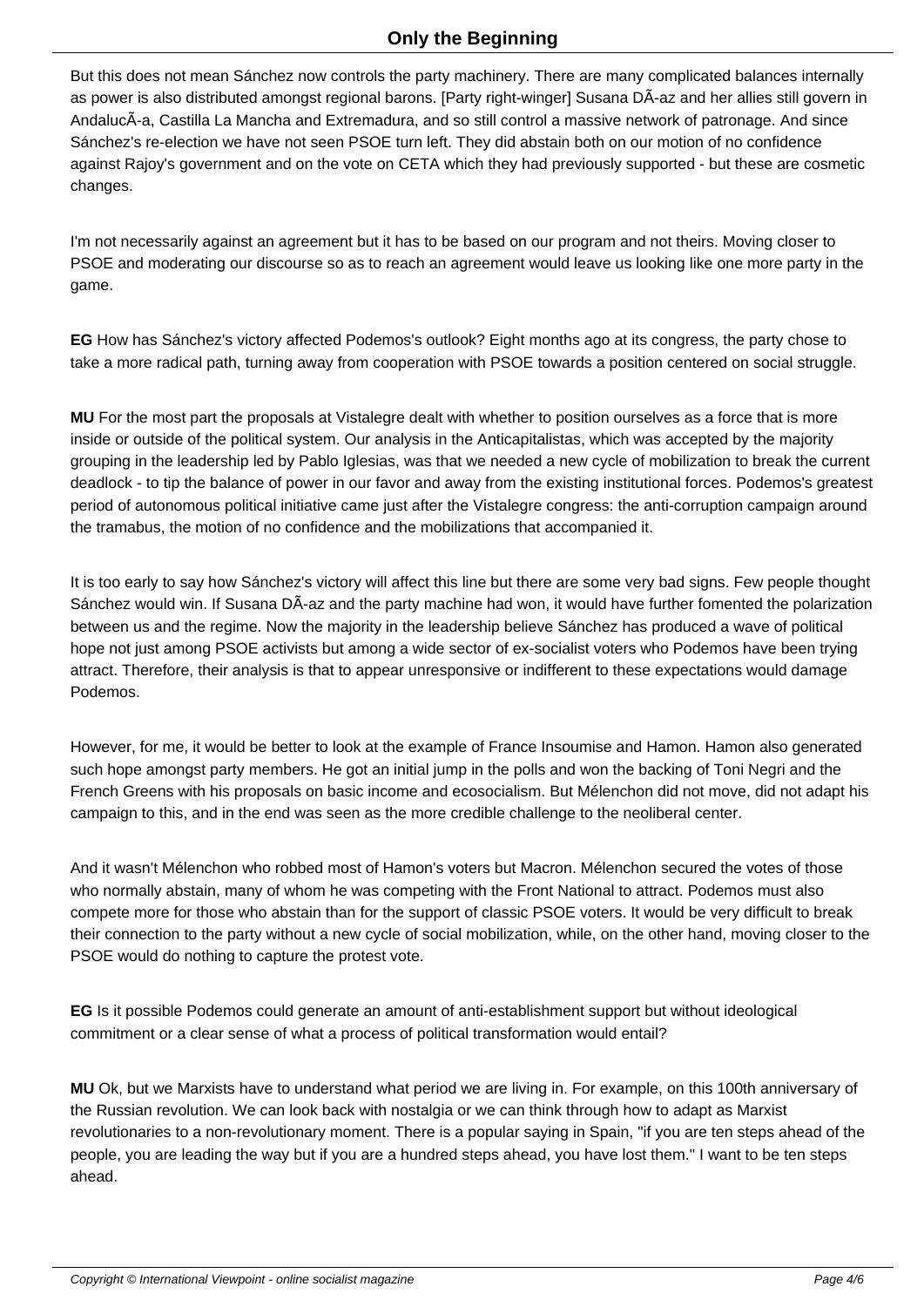As a Marxist I have no problem with a formation like Podemos or the logic of above and below. Populism involves a form of confrontation that clearly divides the political field between opposing camps - "us" and "them." But, before populism, Marxism also defined the political field in terms of sharp divisions and so I feel very comfortable delimiting a "they," the elites, from "we," the popular classes.

What Podemos has shown is a capacity to set the political agenda in Spain. PSOE have felt obliged to debate topics and proposals we have put forward. And in framing our discourse in terms of above and below, in concentrating not on the scarcity of resources but how they are distributed, we have determined the political field is polarized along class lines. This has allowed us to speak about quite revolutionary themes such as the reduction of work, to work less so everyone can work, and the need for a new productive model which points towards the type of wider transition required.

Podemos is not a revolutionary party but it is an anti-elite, anti-neoliberal formation with a mass constituency. It has been able to express popular anger through the ballot box but in itself this clearly is not enough. We must avoid the mirage of electoralism and a purely institutional politics. We need a new accumulation of social and political forces which is able, through a fresh wave of struggles, to open up a constituent process. We in Podemos have to work with other actors to forge links and generate new autonomous class-based institutions.

**EG** Catalonia will attempt to hold an independence referendum from Spain on October 1st amidst a crackdown from the Popular Party (PP) government in Madrid who claim it is unconstitutional. How do you view this process?

**MU** The October 1st referendum must be seen as a reaction to the damage the PP inflicted with their legal appeal in the Constitutional Court against the 2006 Statute of Autonomy for Catalonia. A few days after the court's ruling against Catalonia's autonomy there was a mass demonstration in Barcelona around the slogan: "We are a nation, we decide." Although there was such an immediate public reaction to this ruling, the PP has made no effort to find a framework for negotiation since it came to power in 2011.

Catalonia has exhausted not only this route to securing federalized status but also its search for a negotiated referendum with the Spanish state, as was achieved in the cases of Québec and Scotland. Thus from a democratic perspective, the only option remaining is to recognize the legitimacy of this referendum on October 1st. It should be the Catalan citizens who decide whether or not to separate from the Spanish state, to arrive at a new type of relation, based not on force but on the free will of all the peoples of the state.

Against those from above who are terrified of this referendum as a kind of cataclysm, we from below must look to it as a moment for democratic reinvention, an opportunity to redefine the logic of participation in a politics amongst equals. I believe that the free celebration of the referendum with all possible guarantees, will contribute - "whatever its result" - to the deepening of democracy. It will be a stimulus for those of us outside of Catalonia to continue struggling against the regime and the Troika for the right to decide on everything that affects our lives, our rights and our freedoms.

Source : Jacobin, 30 September 2017.

## PS:

If you like this article or have found it useful, please consider donating towards the work of International Viewpoint. Simply follow this link: Donate then enter an amount of your choice. One-off donations are very welcome. But regular donations by standing order are also vital to our continuing functioning.